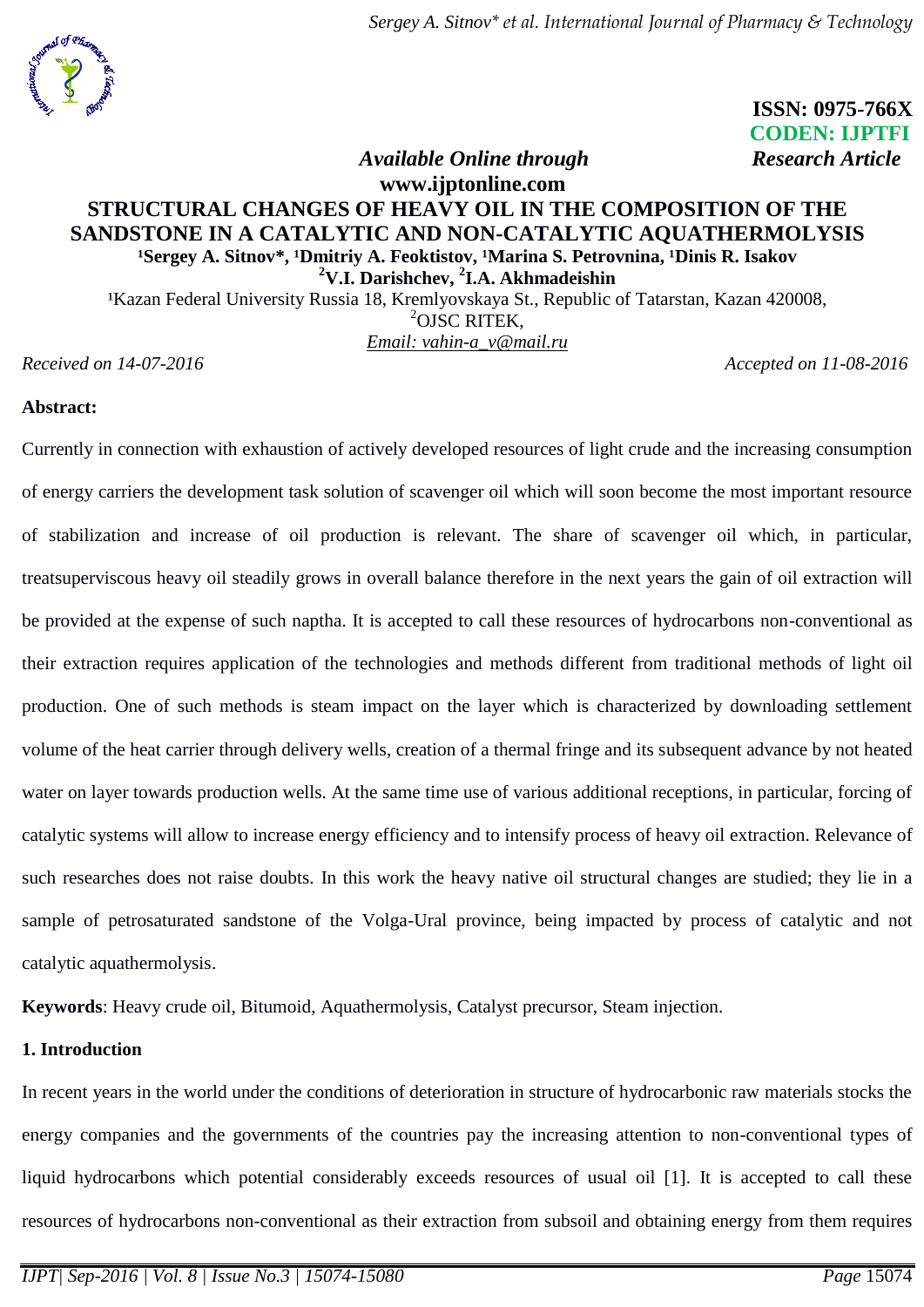*Sergey A. Sitnov\* et al. International Journal of Pharmacy & Technology*

application of technologies and methods which differ from those used in traditional resources of oil and hydro-carbonic gases development [2-8]. Similar production approaches of non-conventional resources are accompanied by a number of the problems connected with the high cost of equipment, complexity of forecasting course of processes at downloading the heat carrier in combination with the additives increasing energy production efficiency, influence of the last on technology and materials when mining in general. A serious problem is also that for pumping of both light and heavy oil one system of pipelines is used that leads to deterioration of all pumped-over oil. Due to stated development of new production technologies heavy and super-heavy naptha is the priority direction of entire oil branch development [9]. For Russia importance of the researches directed to deep studying of the processes proceeding in the productive layers leading to various transformations of heavy oil fluid components is caused by the importance of mineral resources reproduction as, on condition of input in development of fields heavy oil, the general oil extraction can be increased and the main task of fuel and energy complex development solved - maintenance of the reached level of oil production and reproduction of hydrocarbonic raw materials stocks. The reconnoitered geological reserves of heavy oil in Russia make 116.0 billion tons that makes 17.8% of the general world reserves share, and this is third place after Canada and Venezuela [1]. In Russia rather large number of heavy and super-heavy oil deposit fields which are concentrated generally in Western Siberia is at the moment opened, in the Komi Republic and the Arkhangelsk region, as well as in the territory of the Sakhalin island, the Udmurt Republic and Krasnodar Krai [10] and increase of production indicators takes place due to increase in a well stock and application of new technologies. One of such methods is steam impact on the layer which is characterized by downloading settlement volume of the heat carrier through delivery wells, creation of a thermal fringe and the subsequent its advance by non-heated water on layer towards production wells. At the same time use of various additional receptions, in particular, forcing catalytic systems will allow to increase energy efficiency and to intensify process of heavy oil extraction.

# **2. Research Methodology**

Bitumoid from petrosaturated sandstone of the Mushaksky field selected from a well No. 485 in the range of selection of 1168-1168.5 m served as research object, as well as the last after catalytic and not catalytic hydrothermal influence. As a molecular precursor the iron carboxylat synthesized with use of ligand-bound distilled arctic oil (DAO)- a product of vacuum rectification of crude arctic oil was chosen. DAO contains no more than 30% of resin acids, up to 6% of non-saponified substances, the rest fatty acids (olein, linoleic, linolenic). Acid number within 170–190 mg/g.The carboxylate of iron was received by exchange reactions of inorganic iron salt with the DAO sodium salt.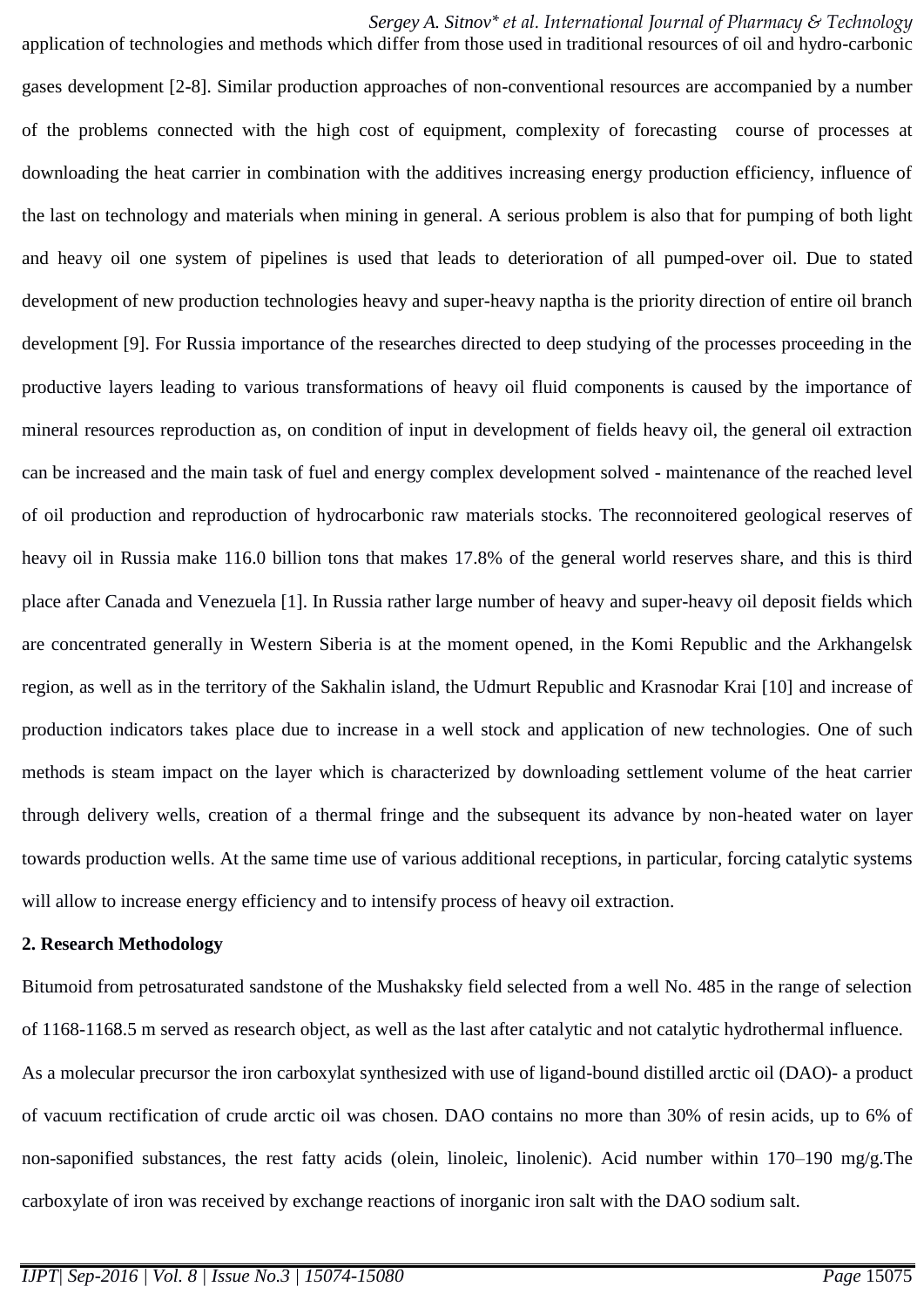*Sergey A. Sitnov\* et al. International Journal of Pharmacy & Technology* Process of fatty acid saponification is described by the equation (on the example of oleic acid):

 $C_{17}H_{33}COOH + NaOH \rightarrow C_{17}H_{33}COONa + H_2O.$ 

The sodium carboxylate when heating interacts with iron salt:

$$
2C_{17}H_{33}COONa + FeSO_4 \rightarrow (C_{17}H_{33}COO)_2Fe + Na_2SO_4
$$

Process of aquathermolysis was carried out with use of the high pressure reactor (Parr Instrument, USA), of 300 cm<sup>3</sup> into which necessary amounts of petrosaturated solid and the distilled water under following conditions was loaded: initial pressure of 3 bars, working temperature of 150 and 200 °C. Duration of process was recorded at the level of 6 hours. Concentration of precursor of the catalyst made 0.5% for a hinge plate of solid sample. Made "averaging" of an initial core sample by its crushing in a porcelain mortar for receiving adequate results. After carrying out aquathermolysis the samples were quantitatively taken from reactors, the remains of water are removed with drying in a drying cabinet at a temperature of 40-50 °C. Extraction of bitumoid from the volume of solid both initial, and subjected to influence, was carried out with use of the Sokslet device, as the extracting solvent served mix of benzene, chloroform and isopropyl alcohol in the volume relation 1:1:1 for the purpose of the deepest process of sandstone lump oil fluid extraction. As criteria for evaluation of application efficiency of steam influence in combination with the synthesized catalytic agent research results of bitumoid components redistribution (group structure by the SARA method) [11] - saturated hydrocarbons, aromatic connections, pitches and asphaltens which was defined by the liquid and adsorptive chromatography on aluminum oxide taking into account methodical recommendations of the ASTM D4124-09 standard and GOST 32269-2013 were chosen. The maintenance of asphalten in a sample was determined by a "cold" method of Gold. Changes in structure of the most high-molecular connections allocated thus, in particular, of asphalten, investigated IK-spectroscopy. Before the SARA analysis determination of flying organic substances content (FISHING (volatile organic compounds-VOCs)) by the technique described in [12] was carried out. As solvent toluene which mixed up with the studied oil in a mass ratio toluene: oil 1:3 was applied.

IK removed curves with IK-Fourier's use of VERTEX 70 (BRUKER) spectrometer in the range 400 - 2000  $cm^{-1}$ .

# **3. Research Results and Discussion**

In view of traditional methods application impossibility at production heavy oil now the considerable part of extraction efficiency increase researches is connected with application of non-conventional approaches which could provide lighter, so-called synthetic crude. Such oil can be delivered and be processed further at oil refineries without essential changes of the engineering procedures existing algorithms. Perspective way of receiving synthetic oil is hydrothermal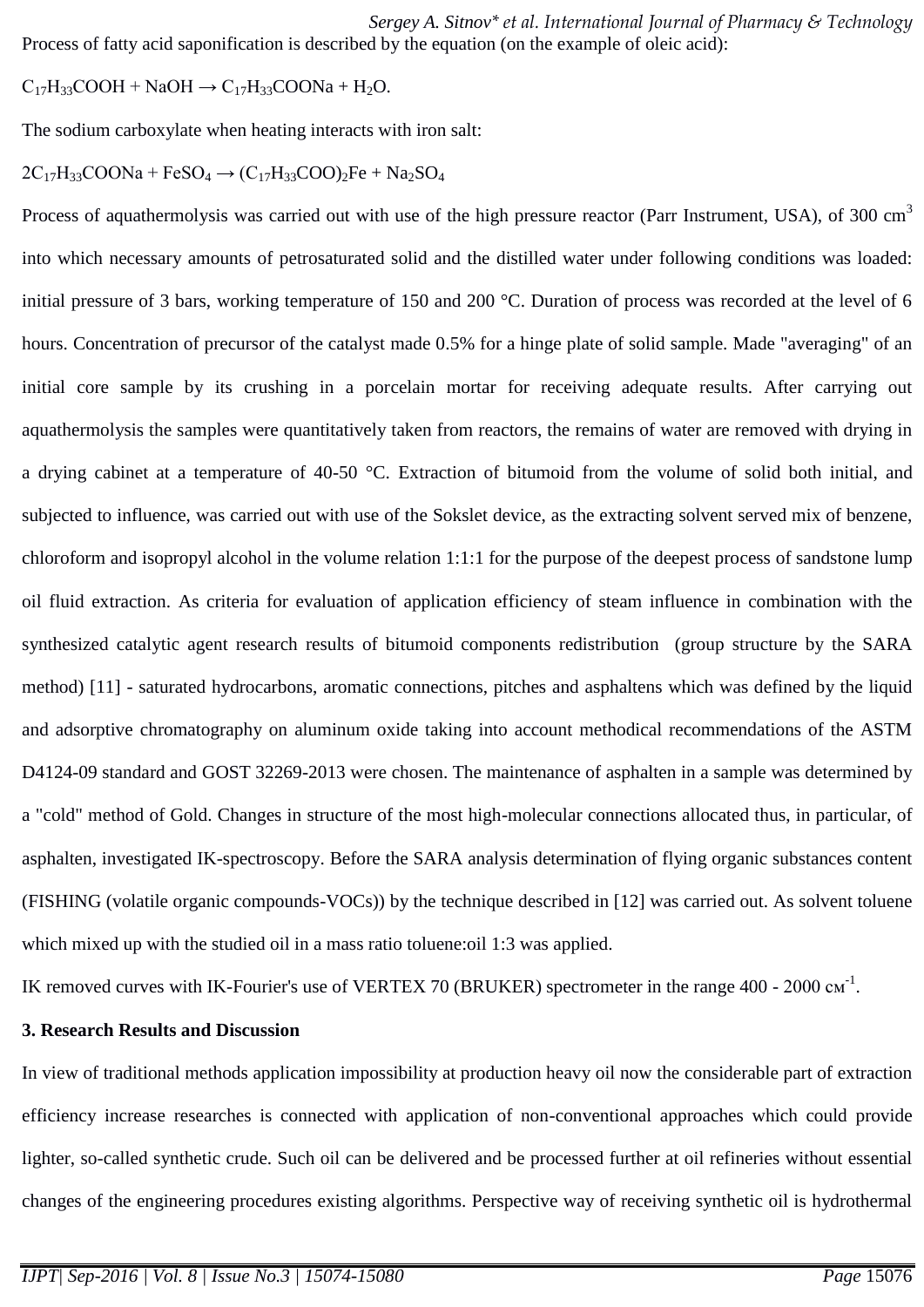*Sergey A. Sitnov\* et al. International Journal of Pharmacy & Technology*

transformation of non-conventional hydrocarbonic raw materials in the environment of water vapor (in emergency or super-emergency conditions) in the presence of catalytic agents directly in productive layer [13, 14]. Such transformation is caused by course of destruction processes of oil components at interaction got into condition by catalyst and vapors of water which in super-emergency conditions possesses properties of non-polar proton-donor solvent [15-17]. The formed hydrogen participates in reactions of hydrogenation and hydro-cracking, interfering thereby a recombination of free radicals that allows to increase efficiency of thermal processes of destruction significantly and, as a result, to intensify process of heavy oil extraction.

Studying of an oil fluid structure change as a part of solid in the conditions of aquathermolysis without, or in the presence of petrosoluble molecular precursor which is the main type of catalytic agents for efficiency increase of an intra layer up-classing heavy oil is of interest.

In this regard, obtaining new data on structural changes of a heavy oil fluid at catalytic and non-catalytic steam processing of solid samples of Mushaksky m / p, undergone process of aquathermolysis in the conditions modeling layer was the purpose of this work.

The Mushaksky field belongs to OJSC *RITEK* which was opened in 1993 by the search well 495 which discovered petrosaturated sandstones in the lower carbon fabrics. At test of the last in an operational column inflows of waterless high-viscosity oil with an output about 5 m<sup>3</sup>/d were received. from C1-IV layer of the Tula horizon and from C1-V+VI layers of the Bobrikovsky horizon.

Results of the redistribution analysis of light and high-molecular components of the bitumoid extracted from initial solid after hydrothermal influence on the basis of carrying out the SARA analysis and determination of VOCs content are presented in the table.

**Table 1. Component structure of the bitumoid extracted from initial solid and layers after catalytic and noncatalytic aquathermolysis**

| SARA-       | Oil        | initial, | Oil             | after              | not             | Oil       | after                 | not             | Oil       | after              | a         | Oil                   | after | a |
|-------------|------------|----------|-----------------|--------------------|-----------------|-----------|-----------------------|-----------------|-----------|--------------------|-----------|-----------------------|-------|---|
| composition | extracted  |          | catalytic       |                    |                 | catalytic |                       |                 | catalytic |                    | catalytic |                       |       |   |
|             | from solid |          | aquathermolysis |                    | aquathermolysis |           |                       | aquathermolysis |           | aquathermolysis    |           |                       |       |   |
|             |            |          |                 | at $150^{\circ}$ C |                 |           | at 200 $\mathrm{^oC}$ |                 |           | at $150^{\circ}$ C |           | at 200 $\mathrm{^oC}$ |       |   |
| <b>VOCs</b> |            | 5.89     |                 | 6.66               |                 |           | 6.34                  |                 |           | 6.20               |           |                       | 5.52  |   |
| Saturate    |            | 27.36    |                 | 24.36              |                 |           | 21.54                 |                 |           | 27.49              |           |                       | 22.21 |   |
| Aromatics   |            | 31.57    |                 | 28.70              |                 |           | 33.50                 |                 |           | 27.10              |           |                       | 33.50 |   |
| Resins      |            | 28.75    |                 | 34.90              |                 |           | 33.13                 |                 |           | 35.55              |           |                       | 35.47 |   |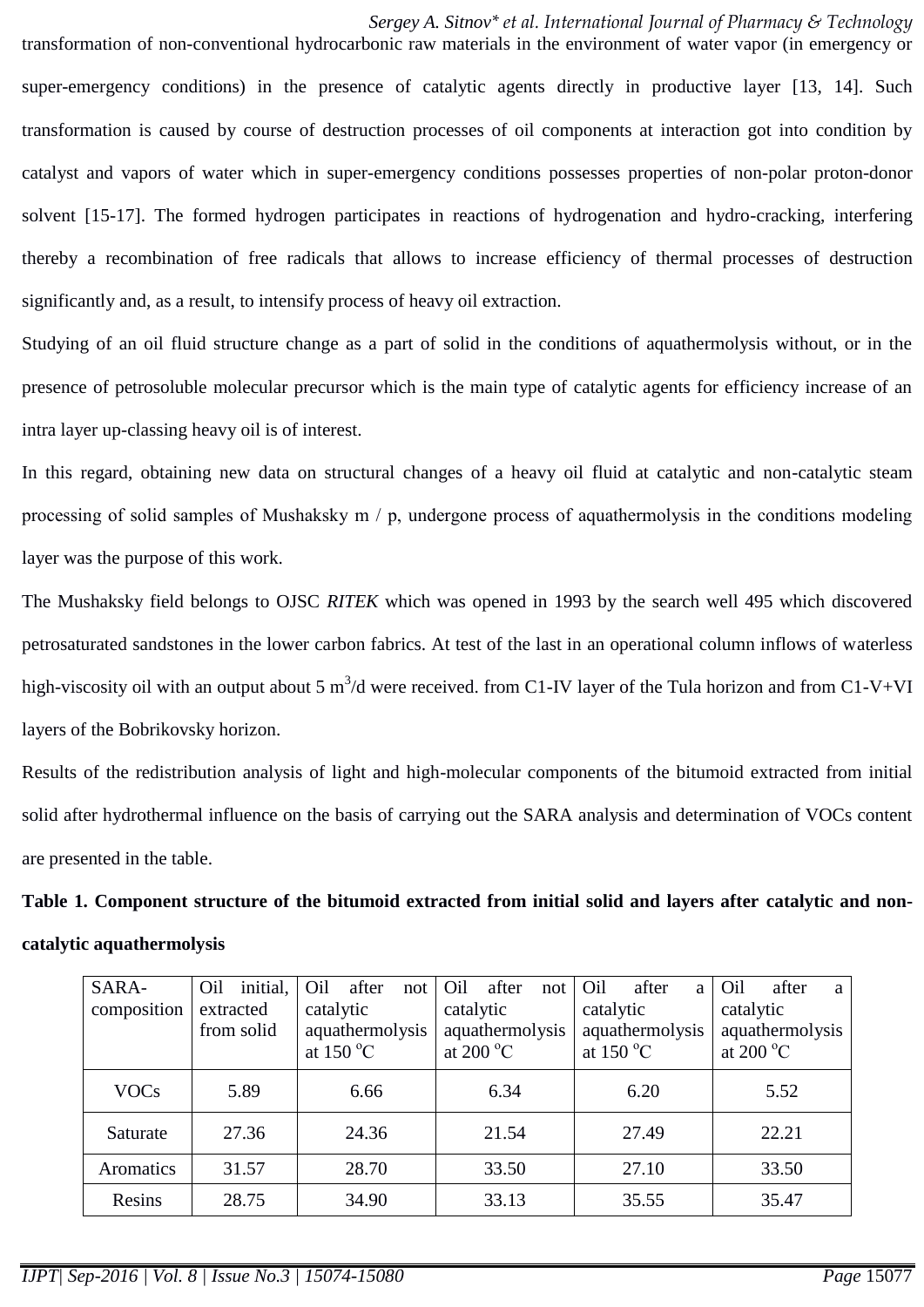|             |       |        | $\sigma$ or $\chi$ , $\eta$ . Sunce the contractional continue of Figure and $\eta$ is recently |        |        |  |
|-------------|-------|--------|-------------------------------------------------------------------------------------------------|--------|--------|--|
| Asphaltenes | 6.42  | 5.38   | 5.50                                                                                            | 3.65   | 3.29   |  |
| Sum         | 00.00 | 100.00 | 100.00                                                                                          | 100.00 | 100.00 |  |

*Sergey A. Sitnov\* et al. International Journal of Pharmacy & Technology*

As we can see from the table, at processes implementation of catalytic and non-catalytic aquathermolysis sharp change in values of flying organic substances content is not observed, all of them remain approximately at one level. The greatest effect in aspect of reduction (almost twice) of a share of high-molecular asphalten is observed when using the catalyst and the largest temperature of experiment, influence of non-catalytic aquathermolysis is insignificant. In comparison with initial oil, the content of resinous connections increased forproducts of catalytic aquathermolysis as well, it is higher which is connected, apparently, with reduction of molecular weight at destruction of asphalten molecules. Up to the end redistribution of aromatic and saturated hydrocarbons of aquathermolysis products is not clear, however influence of temperature where it is visible that at a temperature of 200 °C both when using the catalyst, and in its absence, percentage of saturated components decreases and increases the share of aromatic hydrocarbons in comparison with influence of temperature of 150 °C is traced. It can be connected with the fact that at 200 °C there is deeper transformation to light fractions which then irrevocably are removed from the reactor in the atmosphere on completion of aquathermolysis process that naturally exerts impact on redistribution of oil components towards increase in less flying fractions.

On IR spectrums of asphalten of the bitumoid extracted from initial solid and solid after steam processing positive influence of the chosen conditions of aquathermolysis is traced, in particular when using the catalyst as a result of the reaction course of a hydrogenolysis promoting fuller thermal destruction of asphalten.



Figure – IR spectrums of initial bitumoid (1) and test products: 2 - product of non-catalytic aquathermolysis (150 °C); 3 - product of non-catalytic aquathermolysis (200 °C); 4 - product of catalytic aquathermolysis (150 °C); 5 – product of catalytic aquathermolysis (200 °C).

# **Summary**

With use of the distilled arctic oil and watersoluble salt of iron the petrosoluble precursor catalyst the heavy oil destruction processes is synthesized.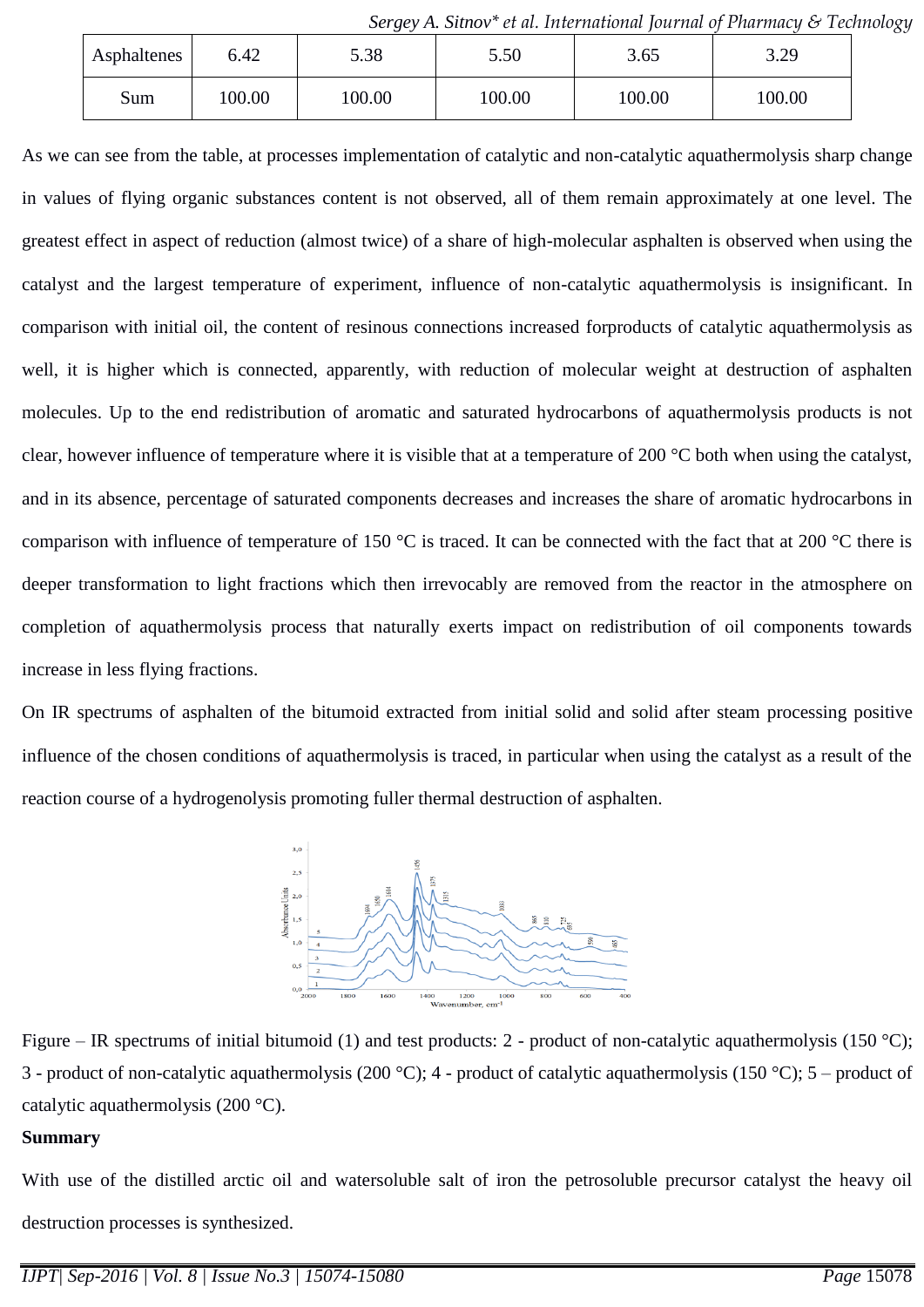*Sergey A. Sitnov\* et al. International Journal of Pharmacy & Technology* Model experiments of steam impact on a petrosaturated sandstone sample with use of the synthesized catalyst are made.

On the basis of the research results received with application of physical and chemical methods it is established that unlike non-catalytic process the catalytic aquathermolysis even at the minimum temperature promotes fuller course of cracking reaction of the most high-molecular oil components and, as a result, decrease in heavy oil viscosity.

### **Conclusion**

Thus, the received results demonstrate that the undertaken methods of steam processing including with use of the catalyst, allow to achieve to course of high-molecular asphalten destruction processes and, as a result, decrease in heavy oil viscosity.

#### **Acknowledgment**

The work is performed according to the Russian Government Program of Competitive Growth of Kazan Federal University.

### **References**

- 1. Isakov D. R., Nurgaliev D. K., Shaposhnikov D. A.Khafizov R. I., Mazitova A. A. Role of Phase and Kinetics Models in Simulation Modeling of In Situ Combustion // Chemistry and Technology of Fuels and Oils. -V. 51, Issue 1 - 2015, P. 99-104.
- 2. Isakov D. R., Nurgaliev D. K., Shaposhnikov D. A.Chernova O. S. Features of Mathematical Modeling of In-Situ Combustion for Production of High-Viscosity Crude Oil and Natural Bitumens // Chemistry and Technology of Fuels and Oils. – V. 50, Issue 6. -2015, - P. 579-583.
- 3. Varfolomeev M.A., Rakipov I.T., Isakov D.R., Nurgaliev D.K., Kok M.V. Characterization and Kinetics of Siberian and Tatarstan Regions Crude Oils Using Differential Scanning Calorimetry // Petroleum Science and Technology. – 2015. – V. 33, N 8. – P. 865-871.
- 4. Isakov D. R., Nurgaliev D. K., Shaposhnikov D. A., Mingazov B.M. Physico-Chemical and Technological Aspects of the Use of Catalysts During In-Situ Combustion for the Production of High-Viscosity Crude Oils and Natural Bitumens // Chemistry and Technology of Fuels and Oils. –V. 50, Issue 6. -2015, -P. 541-546.
- 5. Biktagirov T., Gafurov M., Volodin M., Mamin G., Rodionov A., Izotov V., Vakhin A., Isakov D., Orlinskii S. Electron paramagnetic resonance study of rotational mobility of vanadyl porphyrin complexes in crude oil asphaltenes: Probing the effect of thermal treatment of heavy oils // Еnergy& fuels. 2014. 28. P. 6683-6687.